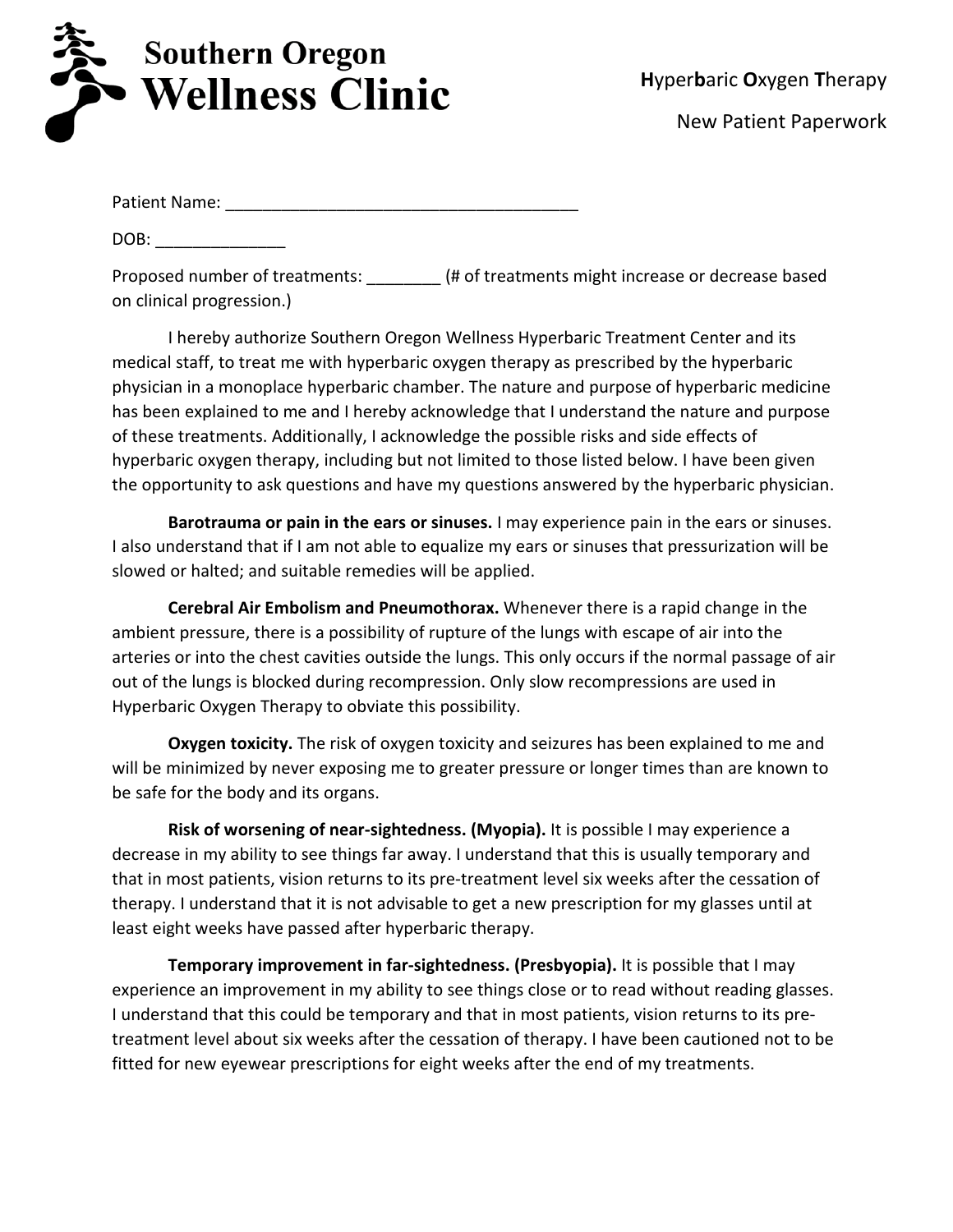**Maturing or Ripening of Cataracts.** In individuals with New Patient Paperwork cataracts, it has occasionally been demonstrated that there may be a maturing or ripening of the cataracts.

**Serous Otitis.** Fluid in the ears sometimes accumulates because of breathing high concentrations of oxygen. This disappears after hyperbaric treatment ceases and often can be eased with decongestants.

I am aware that the practice of medicine and surgery is not an exact science and I have been made no promises or guarantees as to the results of Hyperbaric Oxygen Therapy. I have been informed by the staff of the Southern Oregon Wellness Hyperbaric Treatment Center that smoking cigarettes, pipes, cigars, or any other form of tobacco and the chewing of tobacco products will result in the ingestion of chemicals into the body which may affect the efficacy of success of hyperbaric treatment. I have been specifically told **NOT** to smoke during the entire duration of treatments.

I have read and agree to the information above. I have also, read and understand the Patient Safety Requirements and the products that are not allowed into the chamber at any time. I hereby understand that I am entering into hyperbaric treatment at my own risk. I hereby give my authorization and consent to the performance of Hyperbaric Oxygen Therapy by Southern Oregon Wellness Hyperbaric Treatment Center.

Patient or Authorized Representative/Date: \_\_\_\_\_\_\_\_\_\_\_\_\_\_\_\_\_\_\_\_\_\_\_\_\_\_\_\_\_\_\_\_\_\_\_\_\_\_\_\_\_\_

Hyperbaric Physician/ Date: \_\_\_\_\_\_\_\_\_\_\_\_\_\_\_\_\_\_\_\_\_\_\_\_\_\_\_\_\_\_\_\_\_\_\_\_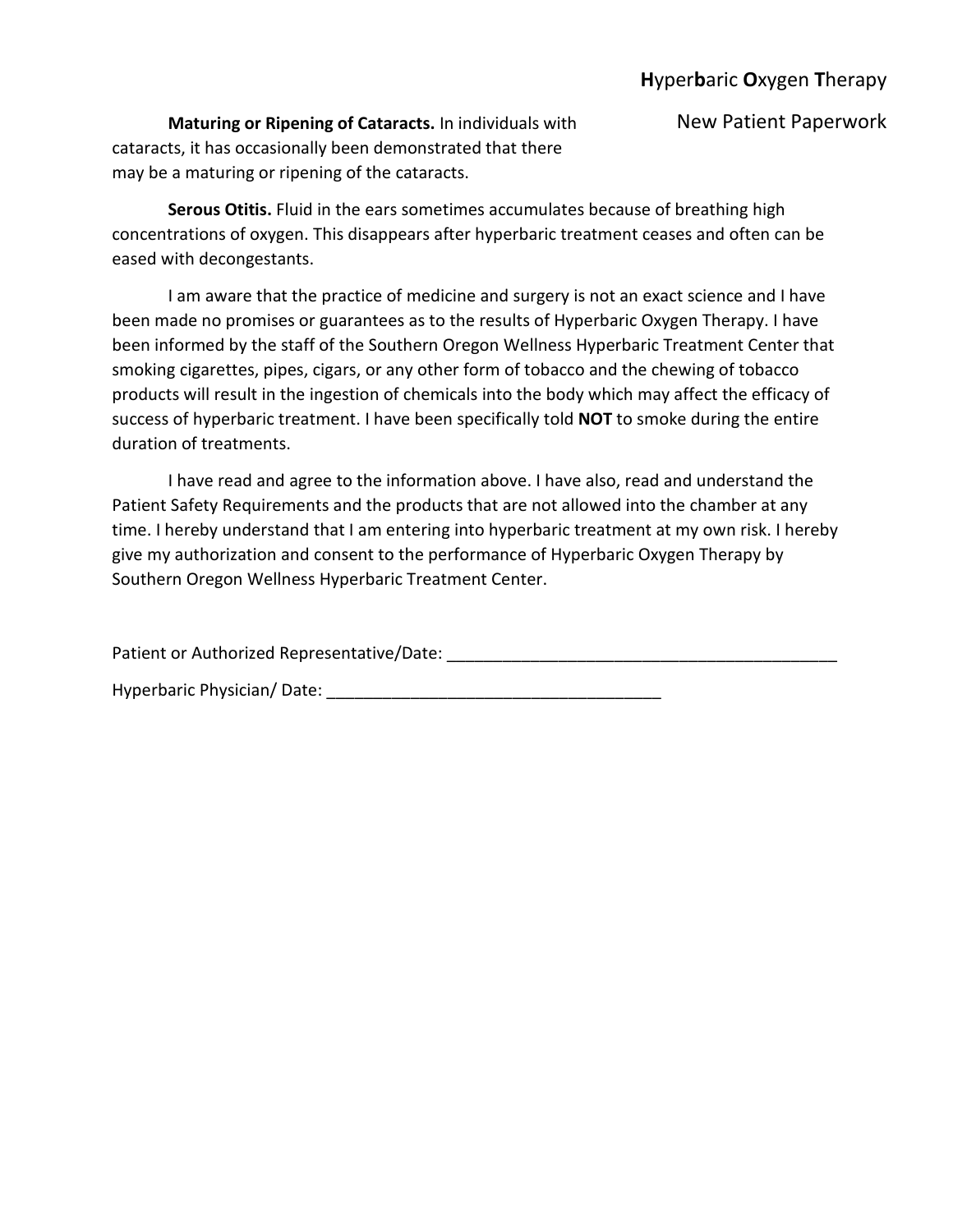|  | Hyperbaric Oxygen Therapy |
|--|---------------------------|
|--|---------------------------|

New Patient Paperwork

Patient Name/DOB: \_\_\_\_\_\_\_\_\_\_\_\_\_\_\_\_\_\_\_\_\_\_\_\_\_\_\_\_\_\_\_\_\_\_\_

Diagnosis: \_\_\_\_\_\_\_\_\_\_\_\_\_\_\_\_\_\_\_\_\_\_\_\_\_\_\_\_\_\_\_\_

Date: \_\_\_\_\_\_\_\_\_\_\_\_\_\_\_\_\_\_\_

## **Medical History**

Have you had or do you currently have any of the following? Please circle "Yes" or "No".

| Asthma                          | Yes or No | Cataracts                          | Yes or No | Claustrophobia          | Yes or No |
|---------------------------------|-----------|------------------------------------|-----------|-------------------------|-----------|
| <b>Congenital Spherocytosis</b> | Yes or No | <b>COPD/Lung Disease</b>           | Yes or No | Panic Attacks           | Yes or No |
| Dental Disease                  | Yes or No | Dental Implants/Dentures Yes or No |           | Could You be Pregnant?  | Yes or No |
| <b>Epilepsy or Seizures</b>     |           | Yes or No   Fever (Currently)      | Yes or No | <b>Diabetes</b>         | Yes or No |
| <b>Heart Failure</b>            |           | Yes or No   High Blood Pressure    | Yes or No | <b>Heart Disease</b>    | Yes or No |
| MRSA (Staphylococcus)           |           | Yes or No   Optic Neuritis         | Yes or No | HIV Positive or AIDS?   | Yes or No |
| Pulmonary Cysts, Abscesses      | Yes or No | <b>Sinusitis</b>                   | Yes or No | Pneumothorax            | Yes or No |
| Upper Respiratory Infection     | Yes or No | Viral Infection (Currently)        | Yes or No | <b>Collapsed Lung</b>   | Yes or No |
| Tachycardia/Bradycardia         | Yes or No | Hypoglycemia                       | Yes or No | <b>Thoracic Surgery</b> | Yes or No |

**Note:** If you have answered yes to any of the above questions, please explain. Example: (history of, being treated for, controlled/uncontrolled, occasional flare ups, etc.):

\_\_\_\_\_\_\_\_\_\_\_\_\_\_\_\_\_\_\_\_\_\_\_\_\_\_\_\_\_\_\_\_\_\_\_\_\_\_\_\_\_\_\_\_\_\_\_\_\_\_\_\_\_\_\_\_\_\_\_\_\_\_\_\_\_\_\_\_\_\_\_\_\_\_\_\_\_\_ \_\_\_\_\_\_\_\_\_\_\_\_\_\_\_\_\_\_\_\_\_\_\_\_\_\_\_\_\_\_\_\_\_\_\_\_\_\_\_\_\_\_\_\_\_\_\_\_\_\_\_\_\_\_\_\_\_\_\_\_\_\_\_\_\_\_\_\_\_\_\_\_\_\_\_\_\_\_ \_\_\_\_\_\_\_\_\_\_\_\_\_\_\_\_\_\_\_\_\_\_\_\_\_\_\_\_\_\_\_\_\_\_\_\_\_\_\_\_\_\_\_\_\_\_\_\_\_\_\_\_\_\_\_\_\_\_\_\_\_\_\_\_\_\_\_\_\_\_\_\_\_\_\_\_\_\_ \_\_\_\_\_\_\_\_\_\_\_\_\_\_\_\_\_\_\_\_\_\_\_\_\_\_\_\_\_\_\_\_\_\_\_\_\_\_\_\_\_\_\_\_\_\_\_\_\_\_\_\_\_\_\_\_\_\_\_\_\_\_\_\_\_\_\_\_\_\_\_\_\_\_\_\_\_\_

# **Medication/ Supplement List:**

What medications/ supplements are you currently taking? List the dosage and what time of day you normally take medication/supplement.

\_\_\_\_\_\_\_\_\_\_\_\_\_\_\_\_\_\_\_\_\_\_\_\_ \_\_\_\_\_\_\_\_\_\_\_\_\_\_\_\_\_\_\_\_\_\_\_\_ \_\_\_\_\_\_\_\_\_\_\_\_\_\_\_\_\_\_\_\_\_\_\_\_ \_\_\_\_\_\_\_\_\_\_\_\_\_\_\_\_\_\_\_\_\_\_\_\_ \_\_\_\_\_\_\_\_\_\_\_\_\_\_\_\_\_\_\_\_\_\_\_\_ \_\_\_\_\_\_\_\_\_\_\_\_\_\_\_\_\_\_\_\_\_\_\_\_ \_\_\_\_\_\_\_\_\_\_\_\_\_\_\_\_\_\_\_\_\_\_\_\_ \_\_\_\_\_\_\_\_\_\_\_\_\_\_\_\_\_\_\_\_\_\_\_\_ \_\_\_\_\_\_\_\_\_\_\_\_\_\_\_\_\_\_\_\_\_\_\_\_ \_\_\_\_\_\_\_\_\_\_\_\_\_\_\_\_\_\_\_\_\_\_\_\_ \_\_\_\_\_\_\_\_\_\_\_\_\_\_\_\_\_\_\_\_\_\_\_\_ \_\_\_\_\_\_\_\_\_\_\_\_\_\_\_\_\_\_\_\_\_\_\_\_ \_\_\_\_\_\_\_\_\_\_\_\_\_\_\_\_\_\_\_\_\_\_\_\_ \_\_\_\_\_\_\_\_\_\_\_\_\_\_\_\_\_\_\_\_\_\_\_\_ \_\_\_\_\_\_\_\_\_\_\_\_\_\_\_\_\_\_\_\_\_\_\_\_